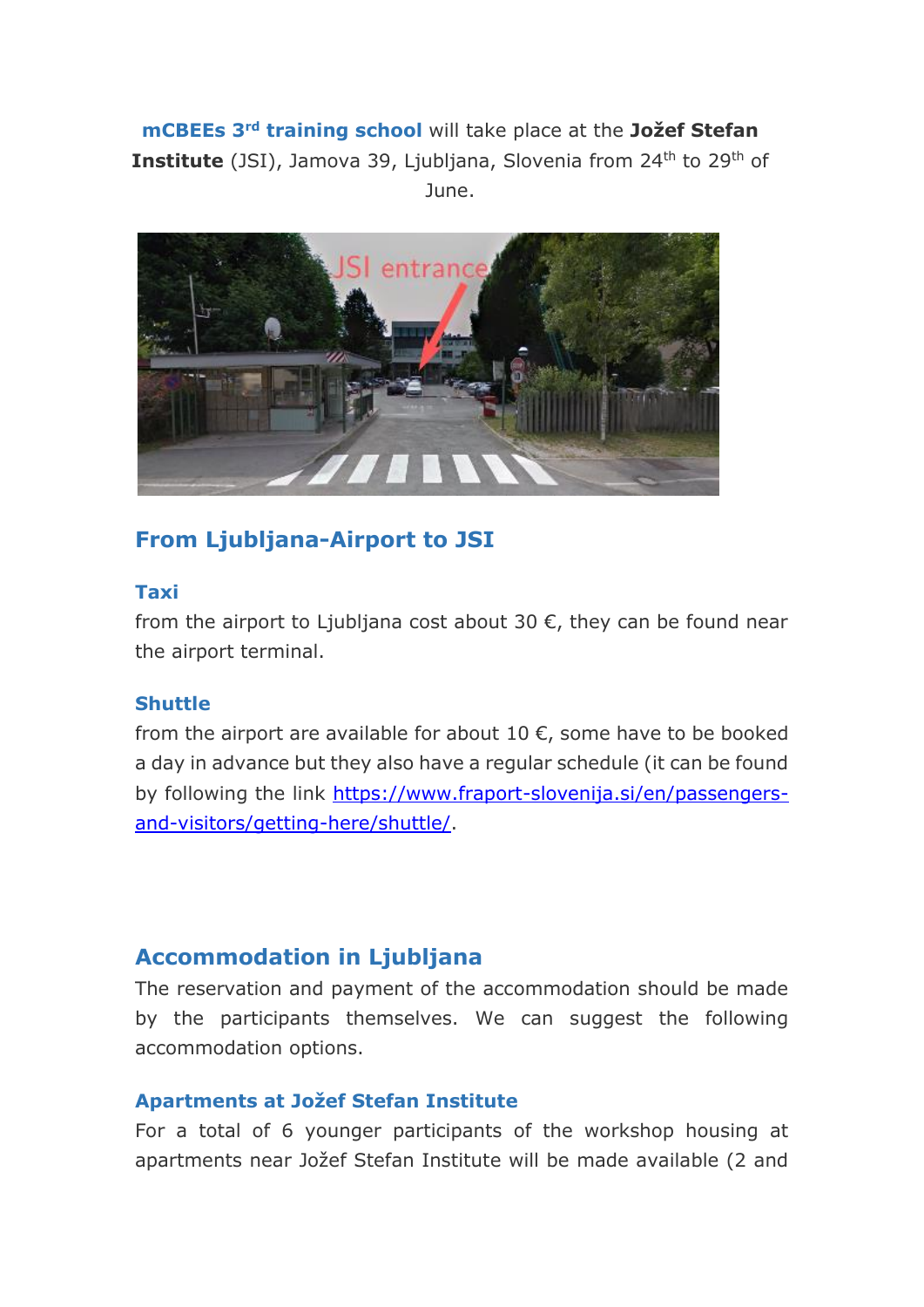4 participants per apartment). The cost per person per night is about 15 €.

For the reservation of this accommodation option, send an email to dolores.zimerl@ijs.si.



## **Galeria River**

Galeria River <https://www.galeriariver.com/>is in the center of Ljubljana (Breg 22), near the Ljubljanica river, a room costs around 80 €. You can make reservation at the following e-mail info@galeriariver.com. Caution, there are only a few rooms left!



## **City Hotel**

City Hotel <https://www.cityhotel.si/> is located in the center of Ljubljana (Dalmatinova 15), a single room costs 110 € if booking is